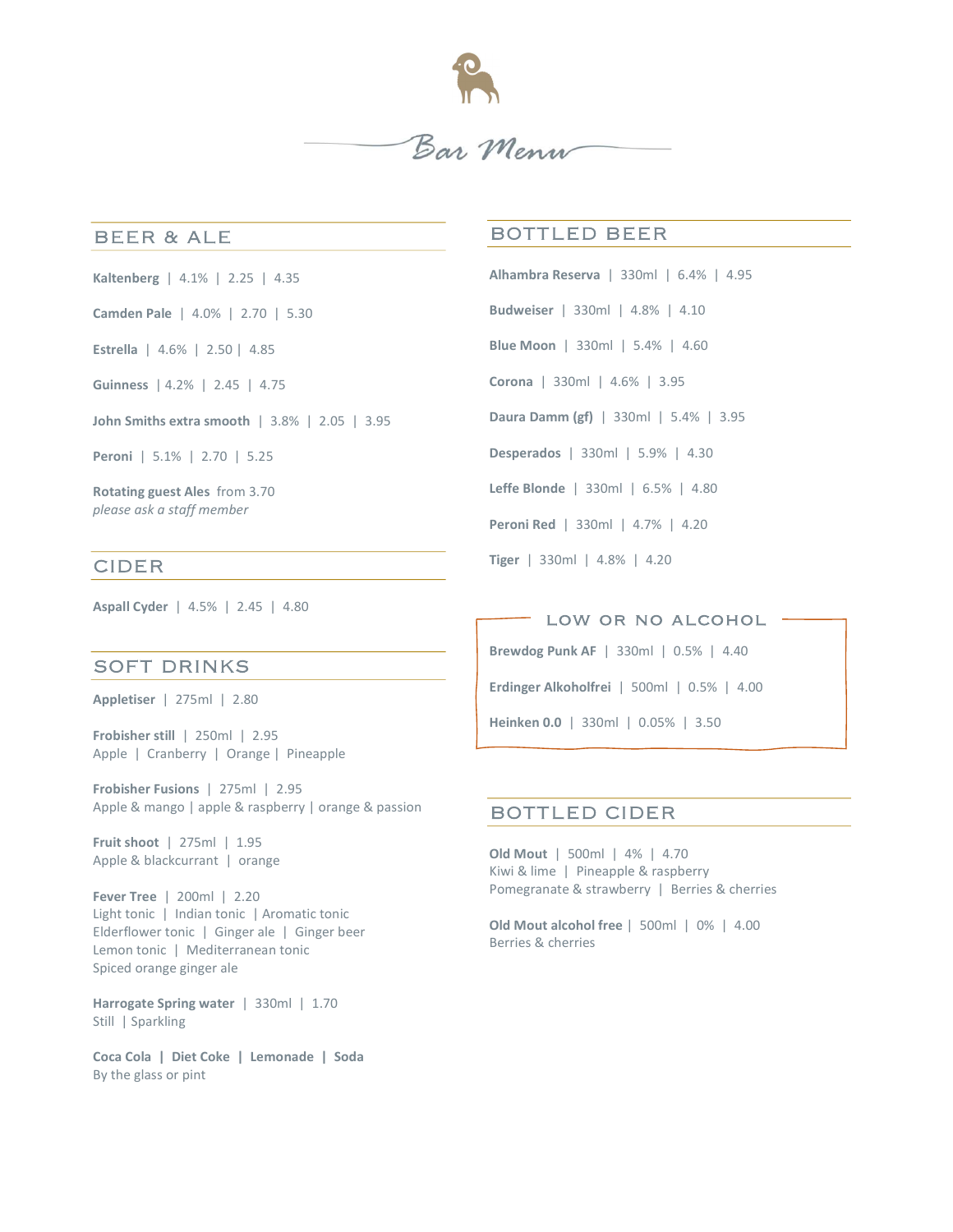# WHITE WINE

| MODERN, JUICY & WELL ROUNDED                                                                                                                                        |                  |              |              |       |
|---------------------------------------------------------------------------------------------------------------------------------------------------------------------|------------------|--------------|--------------|-------|
| Chenin Blanc   Running Duck   South Africa   12.5%<br>Melon & stone fruits on the nose excite the palate this wine is full of flavour with a clean acidic finish    | 125ml   4.10     | 175ml   5.35 | 250ml   7.15 | 21.50 |
| Pardina Chardonnay   Vina Arroba   Spain   11%<br>Fresh & crisp with lots of juicy lime fruit & hints of green apple                                                | 125ml   3.75     | 175ml   4.60 | 250ml   5.85 | 15.95 |
| White Rioja   Vetiver Ontañón   Spain   12.5%<br>Opulent aromas of pear & jasmine on the palate pineapple, vanilla & lemon with an oaked finish                     |                  |              |              | 26.95 |
| Fetească Regală   Alamina   Romania   11%<br>Native to eastern Europe this grape creates a deliciously juicy wine, flavours of fruit salad & a hint of white pepper |                  |              |              | 24.95 |
| MOUTH-WATERING, AROMATIC & ZESTY                                                                                                                                    |                  |              |              |       |
| Sauvignon Blanc   Otra Tierra   Chile   13%<br>Fresh and crisp with tropical fruits lemon and lime on the palate                                                    | $125ml$   4.15   | 175ml   5.20 | 250ml   7.25 | 19.95 |
| Albarino   Pazo de Mirasoles   Spain   12%<br>A zesty white with thrilling acidity & great texture, with notes of white peach                                       |                  |              |              | 27.95 |
| Sauvignon Blanc   Giesen Organic   NZ   12.5%<br>Tropical fruit aromas and lifted citrus notes. The palate offers succulence and elegant acidity                    | 125ml   5.20     | 175ml   7.20 | 250ml   9.85 | 29.00 |
| Picpoul de Pinet   Domaine la Serre   France   12.5%<br>Translated to lip smacker this wine boasts bursts of citrus & tropical fruit. It dances on the palate       |                  |              |              | 25.95 |
| Sancerre   Domaine Michel Girard   France   13%<br>Pungent fresh grassy aromas mingle with riper citrus-style fruits, rounder & fuller in the mouth                 |                  |              |              | 32.95 |
| Pinot Gris   Urmeer loss   Germany   12.5%<br>It is well-rounded and rich with oatmeal notes, all underpinned with elegant minerality and bright raciness           |                  |              |              | 24.95 |
| DELICATE, CLEAN & SOPHISTICATED                                                                                                                                     |                  |              |              |       |
| Pinot Grigio   Ingeno   Italy   12%<br>Yellow apple & spiced pear on the nose rich & fruity on the palate                                                           | $125ml$   4.15   | 175ml   5.35 | 250ml   7.15 | 20.50 |
| Verdejo   Parra Jimenez   Spain   11.5%<br>A brilliant example of a clean, fresh verdejo floral notes & freshly mown grass characteristics                          | 125ml   4.70     | 175ml   6.20 | 250ml   8.50 | 24.95 |
| Chablis Premier Cru   Domaine de la Motte   France   13%<br>Straw colour with citrus fruit, light tropical fruit & hone                                             |                  |              |              | 39.95 |
|                                                                                                                                                                     | <b>ROSE WINE</b> |              |              |       |
| Sauvignon   Nika Tiki   New Zealand   12%<br>Fresh tropical sauvignon flavours with a hint of red berry from a pinot noir grape                                     | 125ml   4.65     | 175ml   6.10 | 250ml   8.45 | 24.50 |
| Grenache Blend   Reserve de Gassac   France 12%<br>Hints of strawberries with a touch of citrus & minerals                                                          |                  |              |              | 25.95 |
| White Zinfandel   Bear & Star   USA 111%                                                                                                                            | 125ml   4.20     | 175ml   5.25 | 250ml   7.15 | 19.95 |

Sweet strawberries & cream flavours sit on the palate, very well balanced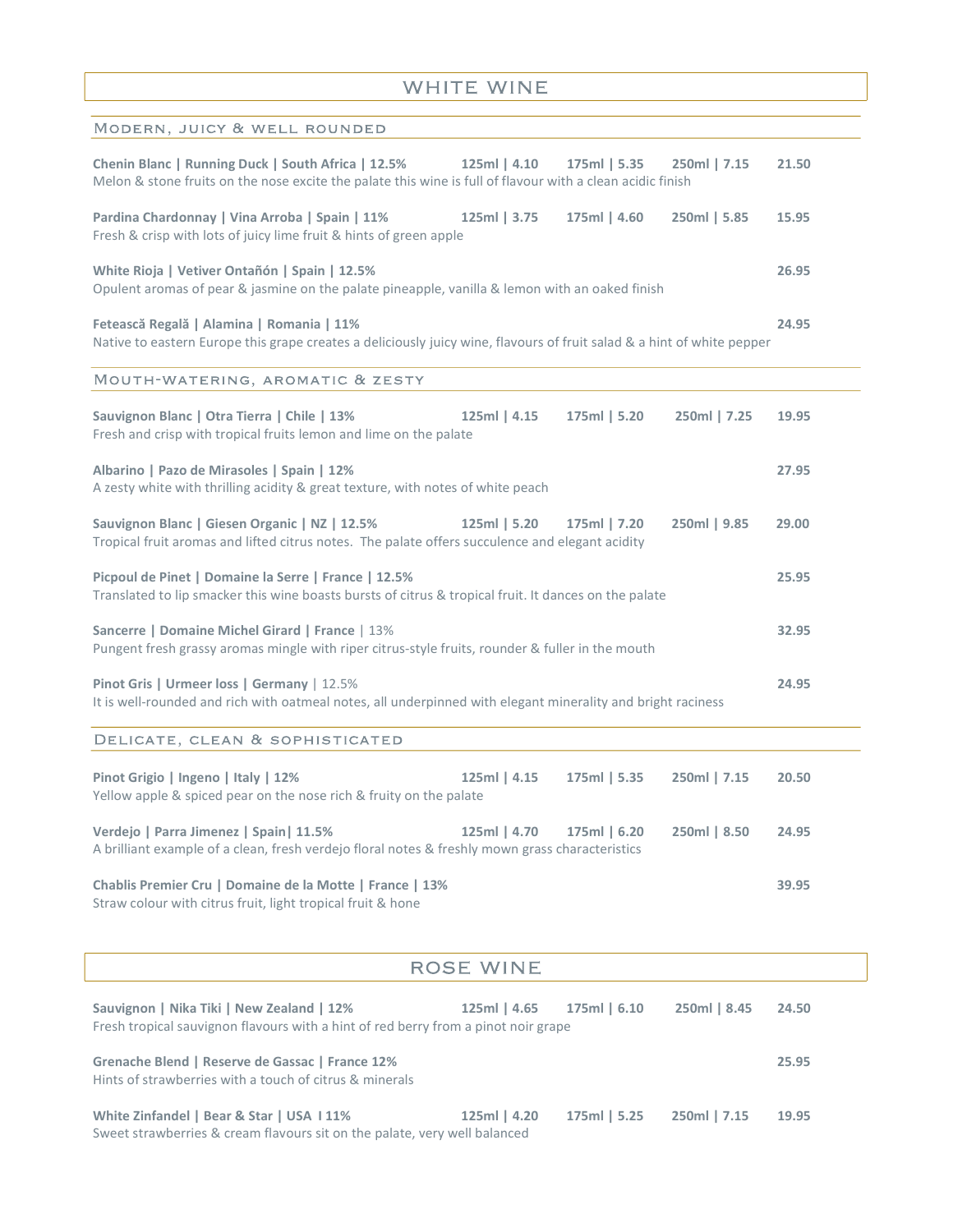| <b>SPARKLING WINE</b> |  |  |  |  |
|-----------------------|--|--|--|--|
|-----------------------|--|--|--|--|

| Prosecco   Il Caggio   Italy   11%<br>Subtle wild apples & pears exude from the palette with small, lively bubbles & a refreshing lift to finish                                          | 125ml   4.95 | 22.95 |
|-------------------------------------------------------------------------------------------------------------------------------------------------------------------------------------------|--------------|-------|
| Rose Prosecco   Il Caggio   Italy   11%<br>Flavours of raspberry, strawberry & floral notes. Dry, soft & well-balanced                                                                    | 125ml   5.20 | 23.95 |
| Prosecco   Mabis Millesimato DOC   Italy   11.5%<br>Prosecco at its best offering flavours of apple, honeysuckle & pear                                                                   |              | 26.95 |
| Lambrusco   Soliena Grasparossa   Italy   8%<br>Deeply coloured, dry & lightly fizzy, offering aromas of blue flower & blackberry jam. Zesty acidity & light tannins                      |              | 24.50 |
| Paul Langier   brut   France   12%<br>Stylish dry champagne, notes of ripe fruit & a biscuit finish                                                                                       |              | 47    |
| Veuve Clicquot   Brut   France   12%<br>Yellow-gold in colour, clean, crisp & dry with apple, pear & almond flavours                                                                      |              | 65    |
| Laurent-Perrier Rose   France   12%<br>Elegant & fresh, like a summer berry pudding in a glass - red currants, rhubarb, raspberries & strawberries abound with creamy<br>& biscuity notes |              | 85    |
| <b>RED WINE</b>                                                                                                                                                                           |              |       |
| FRUITY, SOFT & QUAFFABLE                                                                                                                                                                  |              |       |
| Merlot   Solara   Romania   13.5%<br>125ml   4.40<br>175ml   5.85<br>Bramble fruit flavours, light tannic finish makes this red such an easy drink, best served chilled                   | 250ml   7.95 | 22.95 |

| Tempranillo   Vina Arroba   Spain   12%<br>Soft easy drinking red full of ripe fruit flavours                               | 125ml 3.75 175ml 4.60 | 250ml   5.95 | 15.95 |
|-----------------------------------------------------------------------------------------------------------------------------|-----------------------|--------------|-------|
| Pinot Noir   Le Fou   France   13%                                                                                          |                       |              | 24.50 |
| On the nose warm rich cherries beautifully balanced with an exciting savoury bitterness provided by ripe, tasty tanins best |                       |              |       |
| served chilled                                                                                                              |                       |              |       |

#### SMOOTH, BRIGHT & FRESH

| Shiraz Cabernet   The Landings   Australia   14%<br>Deep colour & blackcurrant flavours with ripe red fruits & a smooth finish                                                                                         | $125ml$   4.15 | 175ml   5.20   | 250ml   7.25 | 19.95 |
|------------------------------------------------------------------------------------------------------------------------------------------------------------------------------------------------------------------------|----------------|----------------|--------------|-------|
| Cotes du Rhone   Rerre de Mistral   France   14.5%<br>A collective of 10 estates in the Rhone valley, where the famous mistral cold wind blows. With little sulphur added the flavour<br>from the fruits sing through. |                |                |              | 27.95 |
| Montepulciano   Deliziosa   Italy   13%<br>Smooth with notes of red cherry & ripe plum                                                                                                                                 |                |                |              | 18.95 |
| Rioja   Vega Piedra   Spain   12.5%<br>Ripe berry fruit aromas lead you into a juicy plummy finish, easy drinking                                                                                                      | 125ml   3.95   | 175ml   5.20   | 250ml   6.95 | 20.95 |
| RICH, INTENSE & FULL FLAVOURED                                                                                                                                                                                         |                |                |              |       |
| Malbec   Finca de Alta   Argentina   13%<br>Smooth and supple with red cherry & blackberry aromas                                                                                                                      | 125ml   4.70   | $175ml$   6.45 | 250ml   8.85 | 25.95 |
| Primitivo   Piantaferro   Italy   13%<br>An explosion of raspberries, ripe black cherries & blueberries, silky tannins and a full, round texture                                                                       |                |                |              |       |
| Amarone   Della Valpolicella   Italy   14.5%<br>Deep ruby red with aromas of berries, cherries & exotic fruits, velvety tannins this wine produces a long pleasant aftertaste                                          |                |                |              | 46    |

## Malbec | Caligiore | Argentina | 13.5% 34

A deep purply red colour, complex nose this wine is Vinceremos' flagship bottle & has been for years. A bold Malbec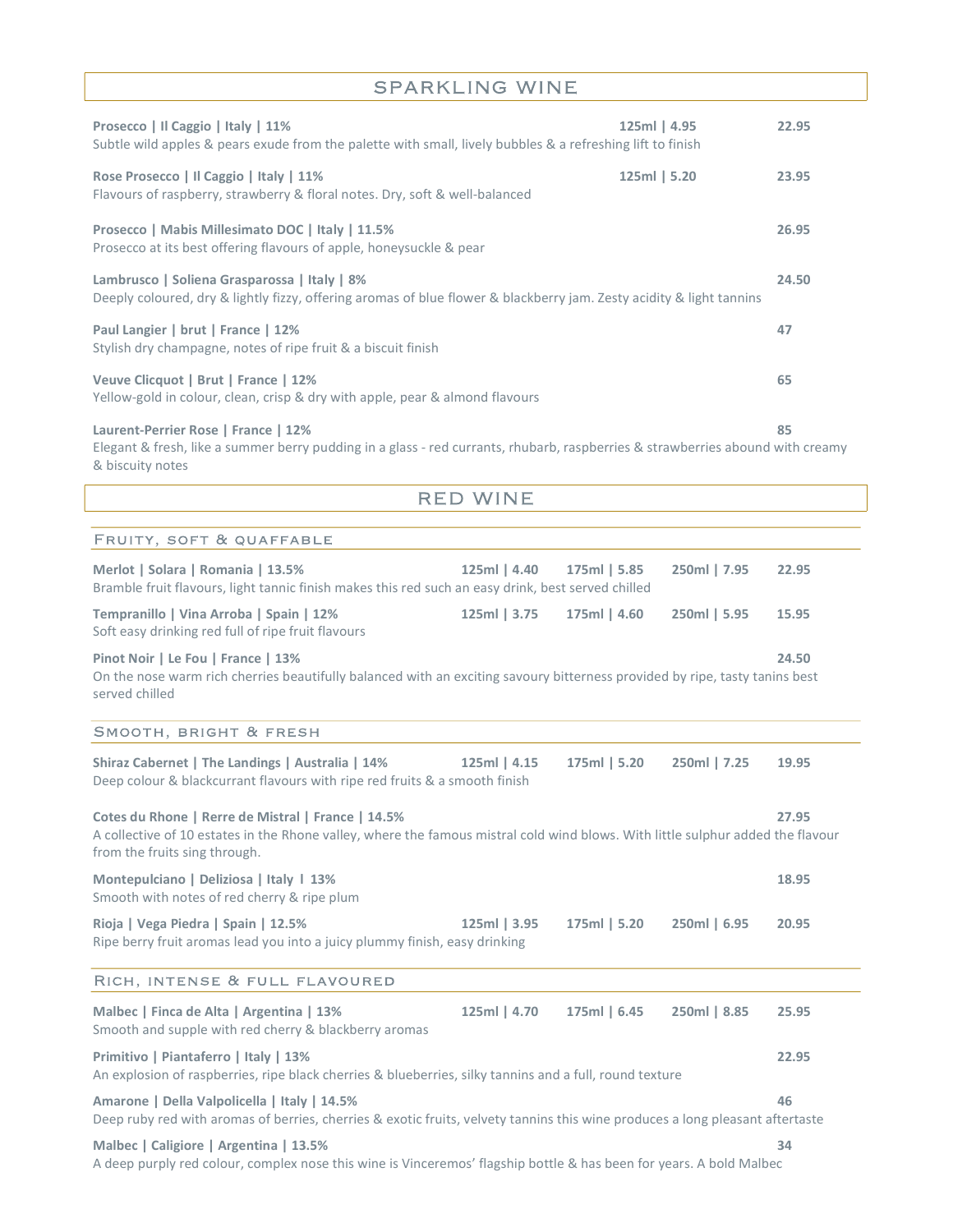#### **RUM**

Bacardi I 37.5% | 3.40 ++ Bacardi Carta Negra | 40% | 3.80 Bacardi Spiced | 40% | 3.80 Bacardi Carta Oro | 40% | 3.70 Cut overproof | 75.5% |4.40 Diplomatico Anejo | 40% | 3.80 Diplomatico Reserva | 40% | 4.50 El Dorado | 43% | 4.65 Koko Kanu | 37.5% | 3.60 Kraken Black Spiced | 40% | 4.00 Ron Zacapa 23 year old | 40% | 5.90 Sailor Jerry Spiced | 40% | 3.50 Stryyk Not Rum | 0% | 2.60

# LIQUEURS & VERMOUTH

Aperol | 11% | 3.30 Baileys | 17% | 3.40 Campari | 25% | 3.40 Chambord | 17% | 3.50 Cointreau | 40% | 3.30 Disaronno Originale | 28% | 3.60 Kahlua | 40% | 3.10 Limoncello | 27% | 3.10 Martini | 15% | 3.15 Bianco | Extra Dry | Rosso Pimms | 25% | 3.50 Sambucca Black | 38% | 3.30 Sambucca White | 38% | 3.20 Southern Comfort | 35% | 3.40 Tia Maria | 20% | 3.10

# **TEQUILA**

Cazcabel | 38% | 4.10 Blanc | Reposado Cazcabel | 34% | 3.80 Honey | Coffee El Jimador | 38% | 3.40 Jose Cuervo | 38% | 2.90 Silver | Gold

#### **COGNAC**

Courvoisier vsop | 40% | 4.80 Hennessey vs | 40% | 3.80

DOUBLE UP

Spirits marked with ++, Double only 4.95

## **VODKA**

Finlandia | 40% | 3.40 ++ Absolut Vanilla | 40% | 3.70 Absolut | 40% | 3.70 Blavod | 40% | 3.40 Ciroc | 40% | 4.10 Grey Goose & flavoured | 40% | 4.20 Reyka | 40% | 3.80 Strykk Not Vodka | 0% | 2.60 Zubrowka Bison Grass | 40% | 3.50

## **BLENDED WHISKY**

Johnny Walker Red | 40% | 3.20 ++ Chivas Regal 12 | 40% | 4.20 Jameson | 40% | 3.30 Monkey Shoulder | 40% | 3.80 Nikka Coffey Grain | 45% | 5.50

## **SINGLE MALT**

Auchentoshan 12yo | Lowlands | 40% | 4.85 Balvenie 14yo Caribbean cask | Speyside | 43% | 5.40 Dalwhinnie 15yo | Speyside | 43% | 4.50 Glenfiddich 12yo | Speyside | 40% | 3.90 Glenfiddich 15yo | Speyside | 40% | 4.90 Glenfiddich 18yo | Speyside | 40% | 6.35 Glenfiddich 21yo | Winterstorm | 40% | 19 Lagavulin 16yo | Islay | 43% | 5.60 Laphroaig 10yo | Islay | 40% | 4.50 Oban 14yo | Highland | 43% | 4.30 Hakushu Single Malt | 43% | 5.70

#### **BOURBON**

Jack Daniels | 40% | 3.70 Woodfords Reserve | 45.3% | 4.10 Maker's Mark | 45% | 3.90 Knob Creek 9yo | 50% | 4.40

#### **RYE**

Knob Creek Rye | 50% | 4.60

#### AFTER DINNER DRINKS

Cockburn Ruby | 19% | 3.25 Cockburn LBV | 20% | 4.25 Regency Cream | 17% | 2.60 Regency Fino | 15% | 2.40 Pedro Ximenez | 15% | 3.50